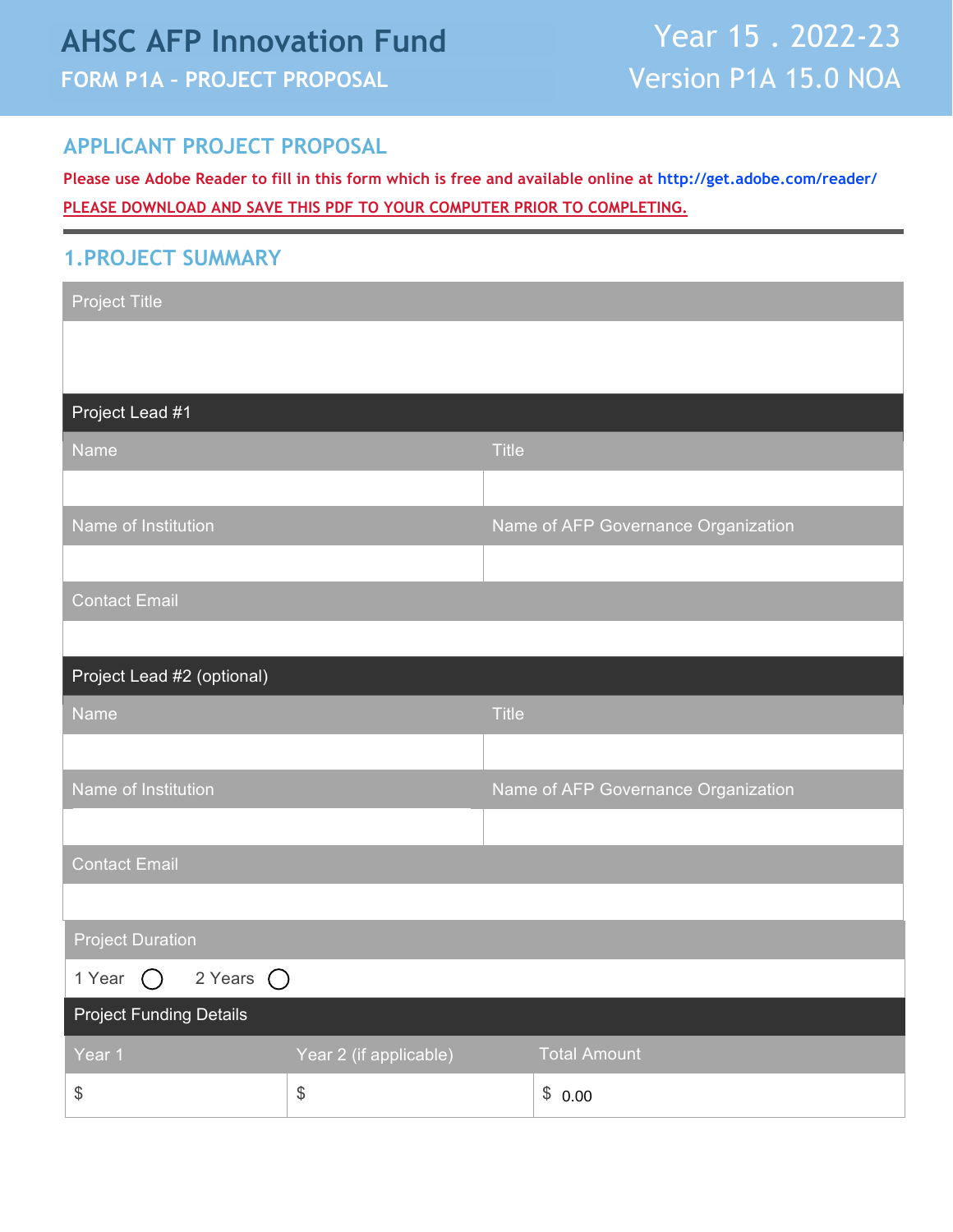#### **2. PROJECT KEYWORDS**

2.1 Please select and insert five codes and associated titles for keywords to describe your project, in order of importance, from among the focus (code 1000), methodology (code 2000) and outcomes (code 3000) Selections listed on the Project Database Keywords List at the end of the document or at: [ifpoc.org/manage-forms/project-database-keyword-list/](https://ifpoc.org/manage-forms/project-database-keyword-list/)

| $\mathbf{1}$ .   |  |
|------------------|--|
| 2.               |  |
|                  |  |
| 3.               |  |
| $\overline{4}$ . |  |
| 5.               |  |
|                  |  |

### **3.PLAIN LANGUAGE ABSTRACT**

3.1 Please describe the proposed project using non-technical language emphasizing the research question and its importance to health care delivery. If you receive the award, this summary description will be posted on the IFPOC public website and will be included in press releases. Ensure that your description can be understood outside your research field. **– Maximum 1250 characters including spaces**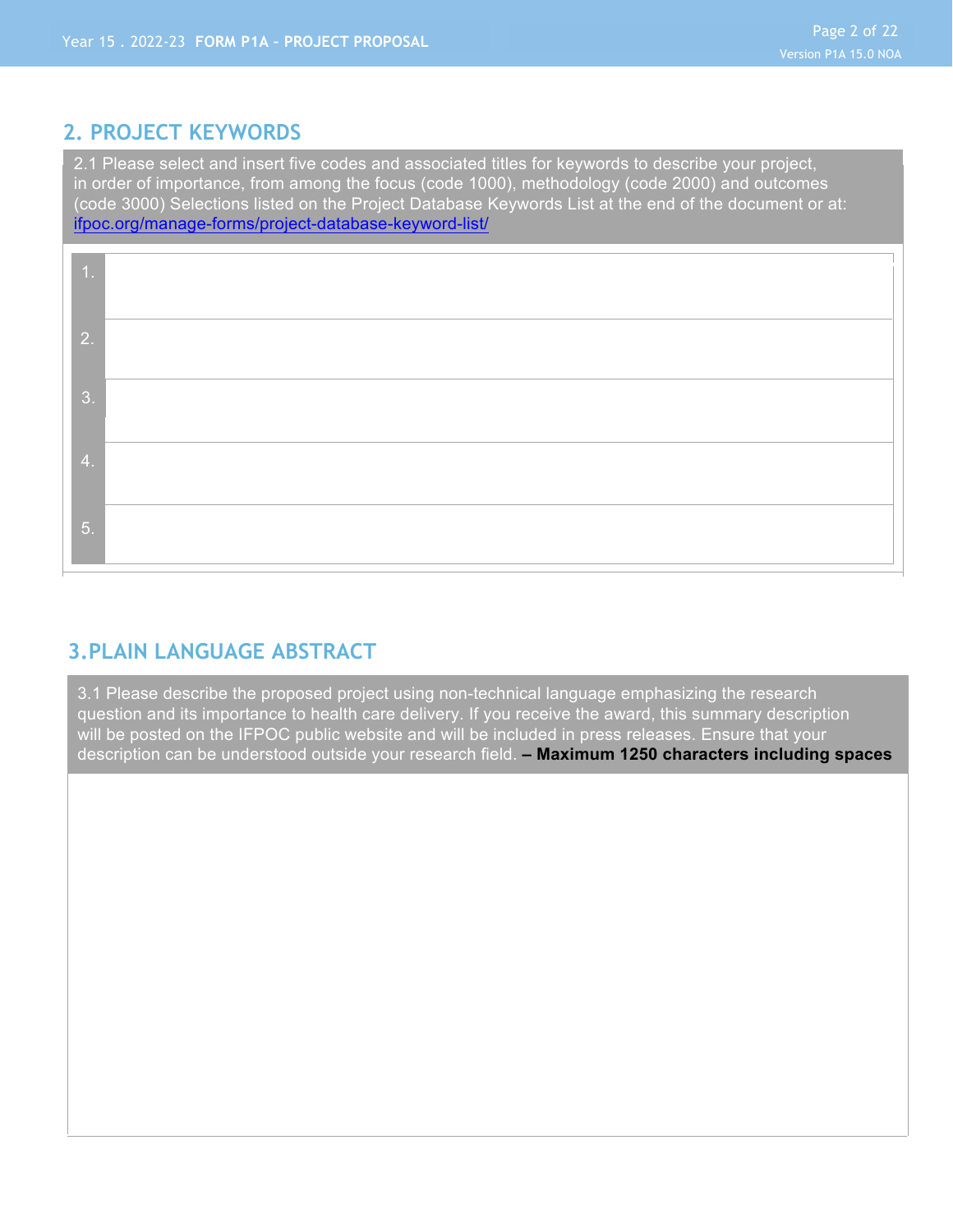3.2 What is the innovation and main question or hypothesis for this proposal? Maximum 1250 characters including spaces

3.3 Please describe how this project will influence the healthcare system or influence patient care? Maximum 1250 characters including spaces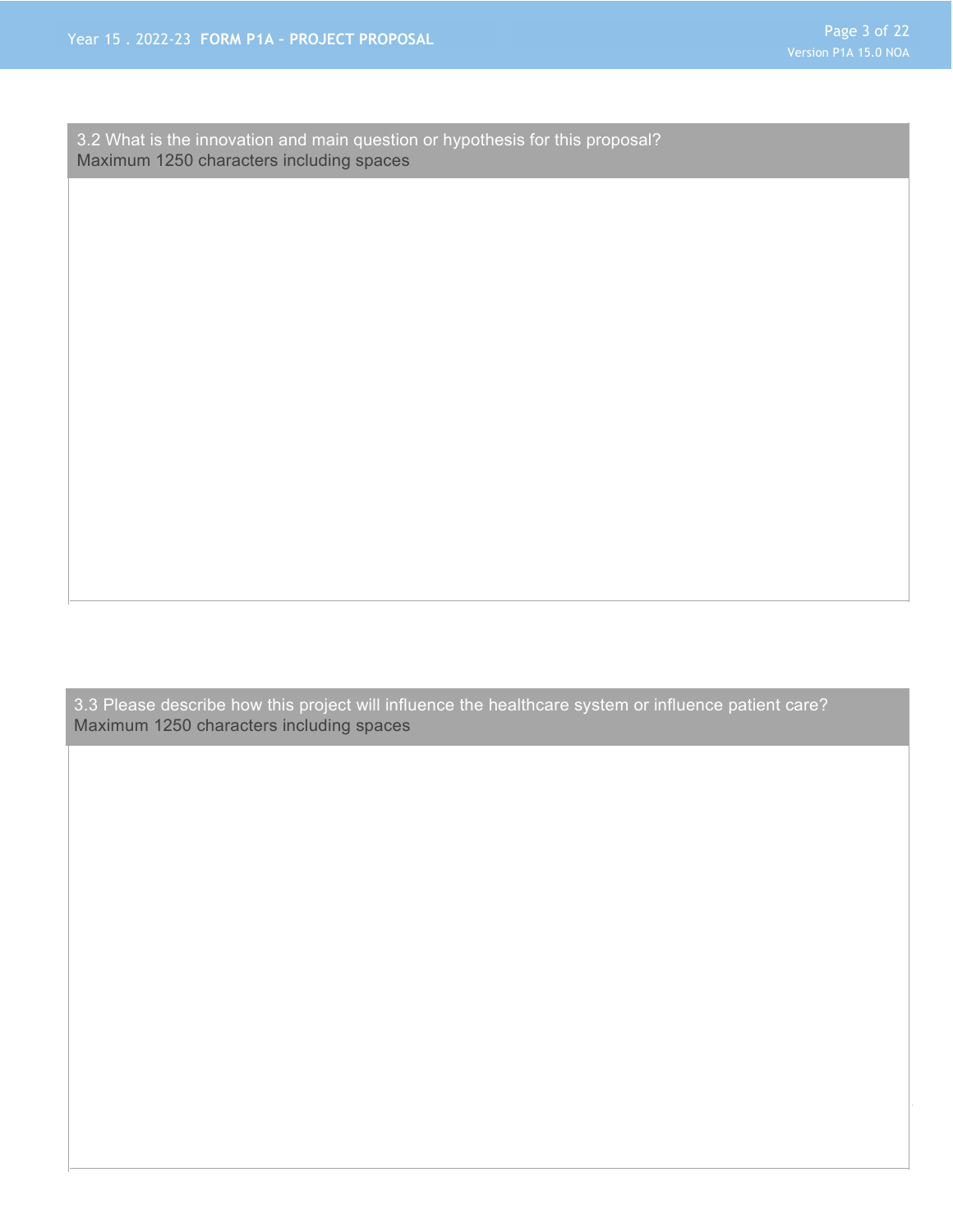3.4 Please describe your knowledge translation plan for the results of this project (how will you share/ disseminate your results and/or spread your innovation)? Maximum 1250 characters including spaces

### **4.PROJECT DETAILS**

Does this project/innovation have the possibility to result in a patent, title of ownership?

Yes  $\bigcap$  No  $\bigcap$ 

If YES – please elaborate on who will own the patent or title, and explain how potential for conflict of interest will be mitigated. – maximum 1000 characters including spaces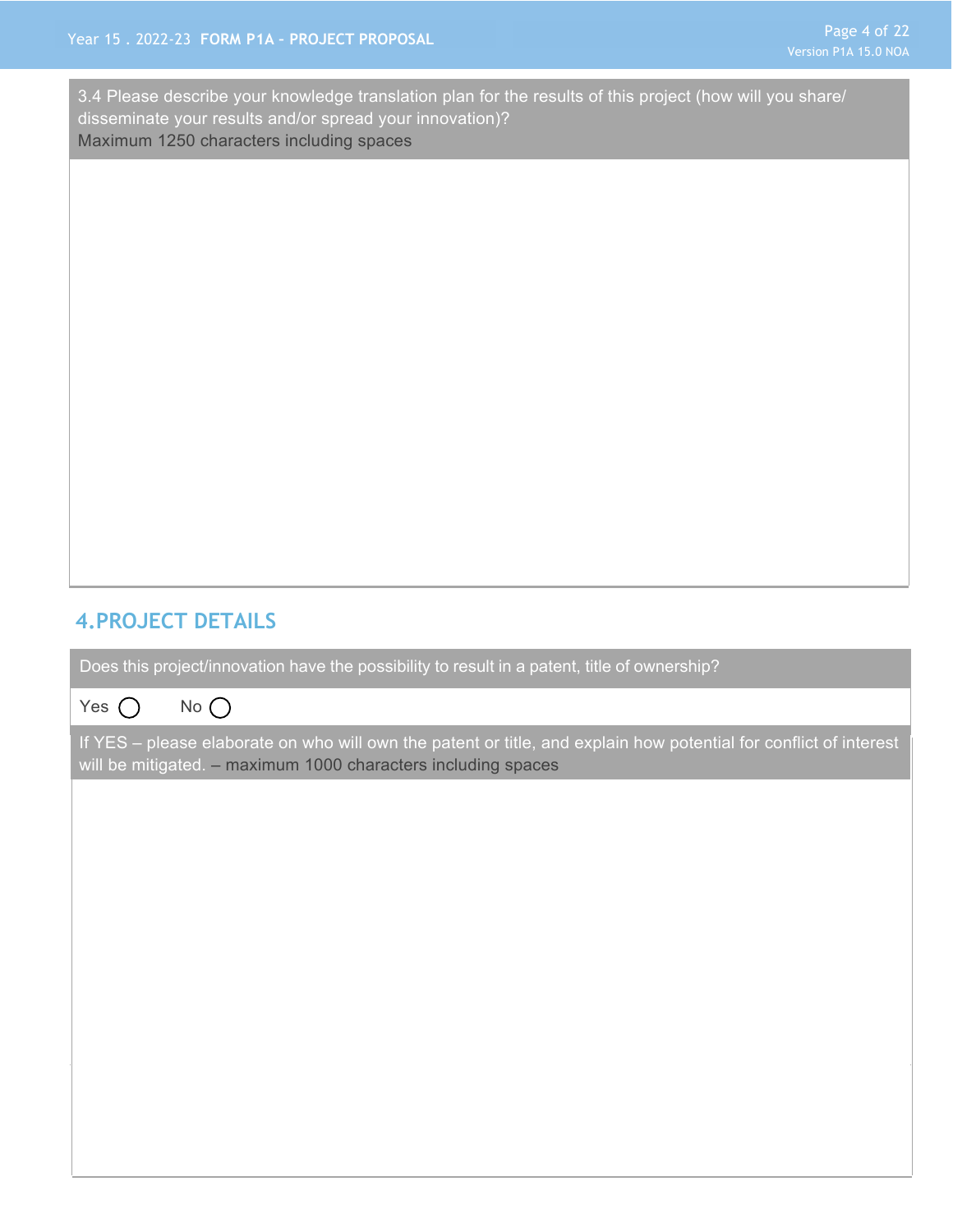| 4.2 Are any of the team members involved in the design or sale of a product that will be used in testing an<br>innovation?                                                                                         |  |
|--------------------------------------------------------------------------------------------------------------------------------------------------------------------------------------------------------------------|--|
| Yes<br>No $()$<br>( )                                                                                                                                                                                              |  |
| If YES - please elaborate on how potential for conflict of interest within the project will be mitigated.<br>Maximum 1000 characters including spaces                                                              |  |
|                                                                                                                                                                                                                    |  |
|                                                                                                                                                                                                                    |  |
|                                                                                                                                                                                                                    |  |
|                                                                                                                                                                                                                    |  |
|                                                                                                                                                                                                                    |  |
|                                                                                                                                                                                                                    |  |
|                                                                                                                                                                                                                    |  |
| Medical, Parental or Maternity Leave                                                                                                                                                                               |  |
| Please inform us if the Project Lead or Co-Lead will be taking leave.                                                                                                                                              |  |
| If, during the course of your Project Term, you are provided with a leave from clinical duties by your<br>institution, please fill out a G4 form found at IFPOC.org and submit it to your Governance Organization. |  |
| 4.3 Is there a significant information technology component to this project?                                                                                                                                       |  |
| $No$ $()$<br>Yes $\bigcup$                                                                                                                                                                                         |  |
| If you answered yes, please inform your CIO to obtain advice and support of your IT needs.                                                                                                                         |  |
| 4.4 Is this Project Proposal a continuation of a previous Innovation Funded project?                                                                                                                               |  |
| $No$ $()$<br>Yes $\bigcirc$                                                                                                                                                                                        |  |
| If YES: please provide the Year and/or Project Code, Title and Project Lead(s) for the previous IF project.                                                                                                        |  |
| Project Lead(s)<br>Year<br><b>Title</b>                                                                                                                                                                            |  |
|                                                                                                                                                                                                                    |  |
|                                                                                                                                                                                                                    |  |
|                                                                                                                                                                                                                    |  |
|                                                                                                                                                                                                                    |  |
|                                                                                                                                                                                                                    |  |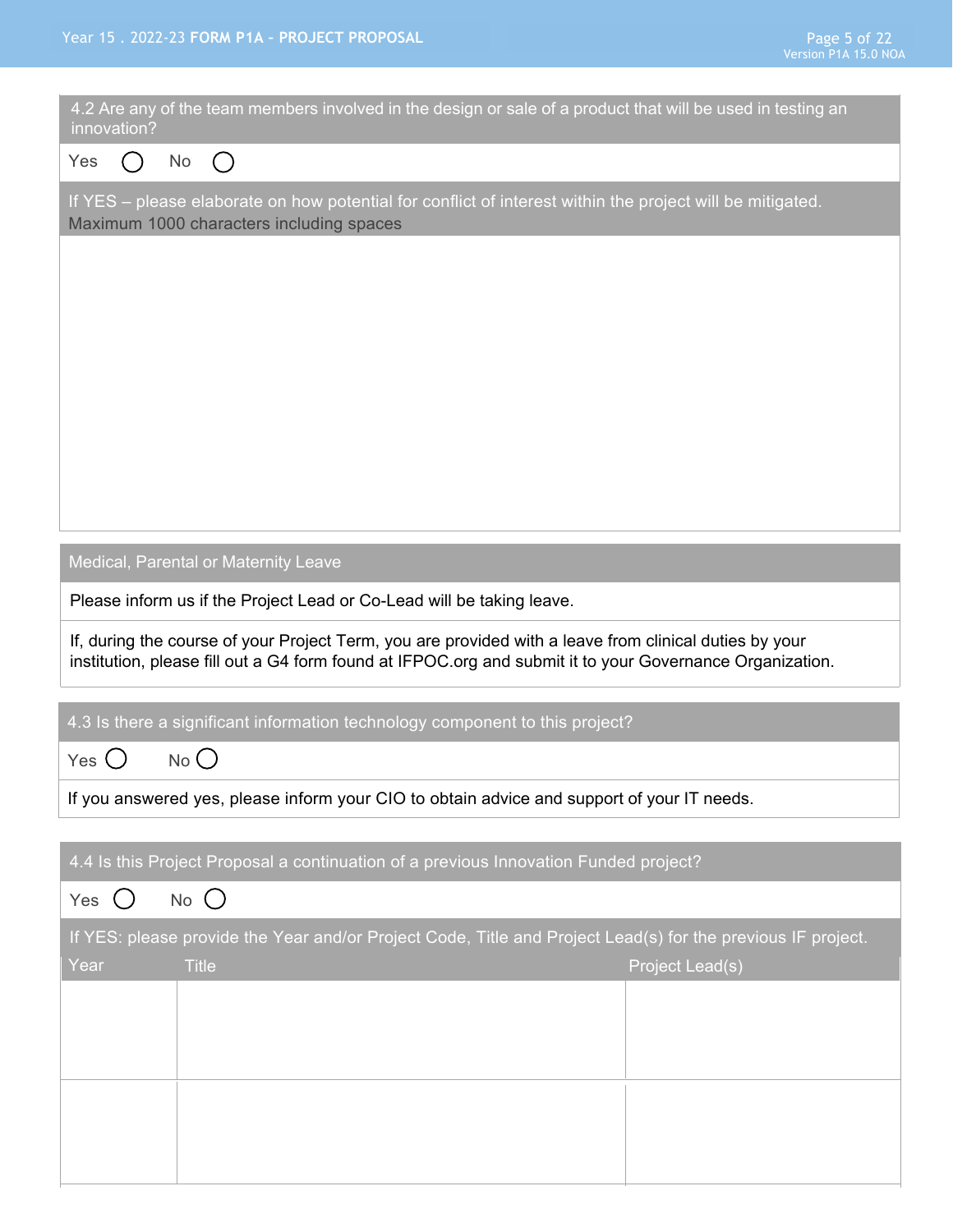#### Year 15 . 2022-23 **FORM P1A – PROJECT PROPOSAL**

|                      | Page 6 of 22 |  |  |
|----------------------|--------------|--|--|
| Version P1A 15.0 NOA |              |  |  |

| 4.5 Is this Project Proposal dependent on another AFP IF project?                                                                    |                     |                                   |                     |
|--------------------------------------------------------------------------------------------------------------------------------------|---------------------|-----------------------------------|---------------------|
| $No$ $()$<br>Yes<br>$\left( \begin{array}{c} \end{array} \right)$                                                                    |                     |                                   |                     |
| If YES: Coordinated ()                                                                                                               | Dependent ()        | Both Coordinated and Dependent () |                     |
| If YES, please insert Title of Project, Project Lead, and Affiliated Institution as well as Project Code (if known).<br><b>Title</b> | <b>Project Lead</b> | <b>Affiliated Institution</b>     | <b>Project Code</b> |
|                                                                                                                                      |                     |                                   |                     |
|                                                                                                                                      |                     |                                   |                     |
|                                                                                                                                      |                     |                                   |                     |
|                                                                                                                                      |                     |                                   |                     |
| If the other applicants are unsuccessful, can this project stand alone?                                                              |                     |                                   |                     |
| No<br>$Yes$ $\bigcirc$                                                                                                               |                     |                                   |                     |
| 4.6 Will this project receive funding from any other source than the IF? - including cash or in-kind<br>contributions?               |                     |                                   |                     |
|                                                                                                                                      |                     |                                   |                     |
| $No$ $O$<br>Yes $\bigcirc$                                                                                                           |                     |                                   |                     |
| If answered YES, please specify by source and amount anticipated or already committed:                                               |                     |                                   |                     |
| Source                                                                                                                               | Amount              | <b>Anticipated or Committed</b>   |                     |
|                                                                                                                                      | \$                  |                                   |                     |
|                                                                                                                                      |                     |                                   |                     |
|                                                                                                                                      | \$                  |                                   |                     |
|                                                                                                                                      | \$                  |                                   |                     |
|                                                                                                                                      |                     |                                   |                     |
|                                                                                                                                      | $\frac{1}{2}$       |                                   |                     |
|                                                                                                                                      | $\$\$               |                                   |                     |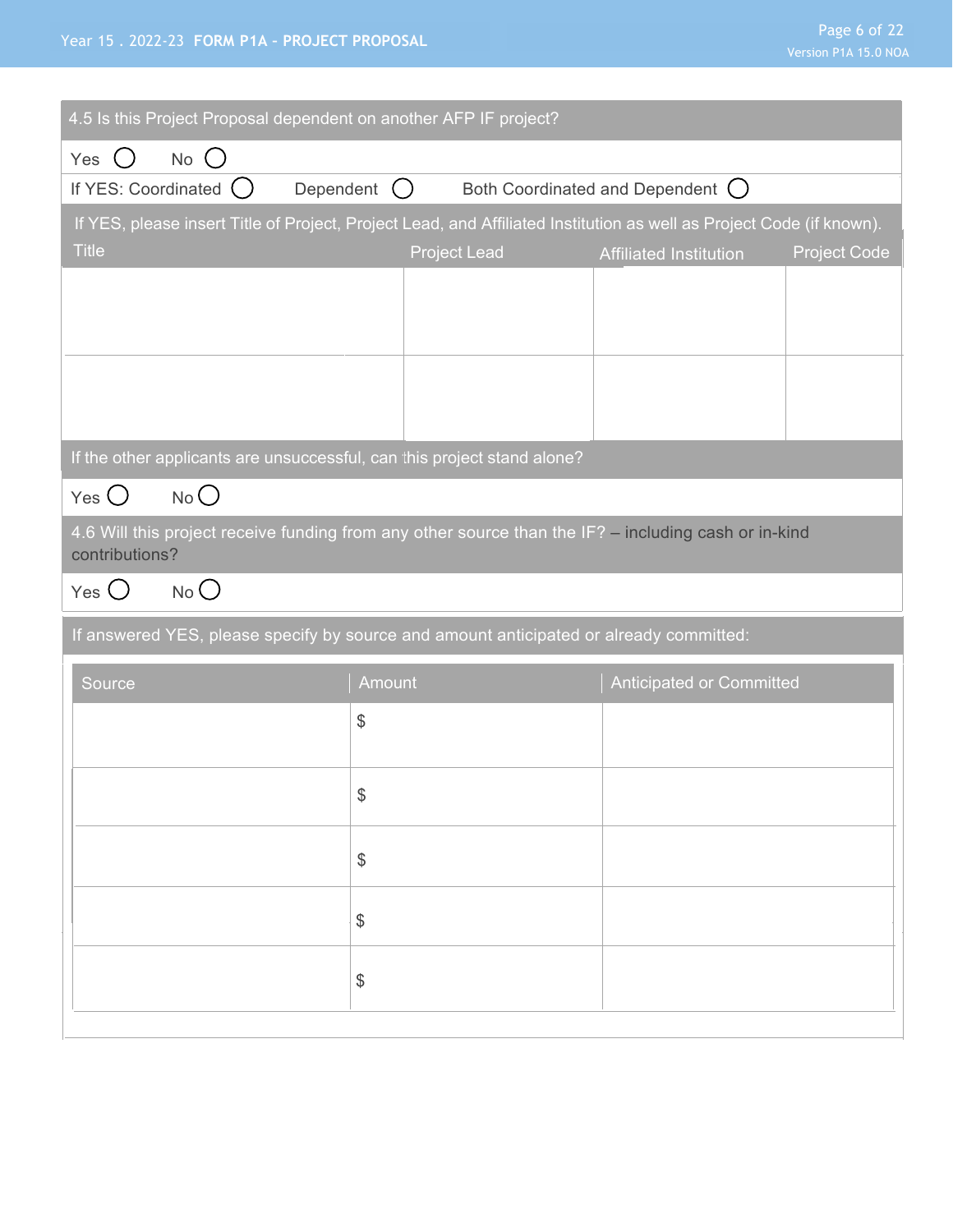#### **5.PROJECT NARRATIVE PROPOSAL**

5.1 Background, Objectives, Rationale, Significance, and Justify why the project is innovative Maximum 8,000 characters including spaces (place up to 3000 characters on this page, up to 3000 on page 8 and the balance on page 9) Also include an assessment of expected outcomes.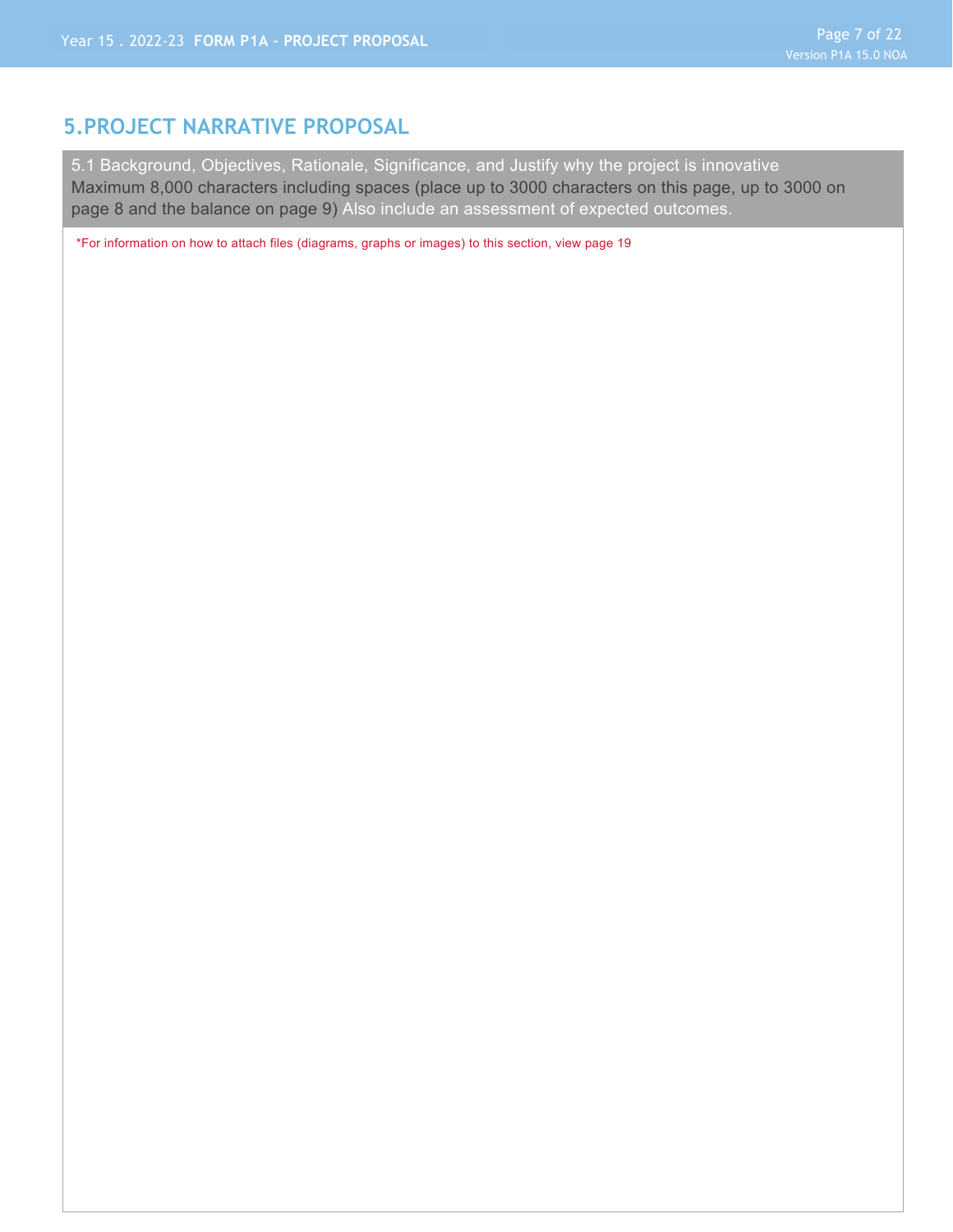5.1 Background, Objectives, Rationale, Significance, and Justify why the project is innovative – continued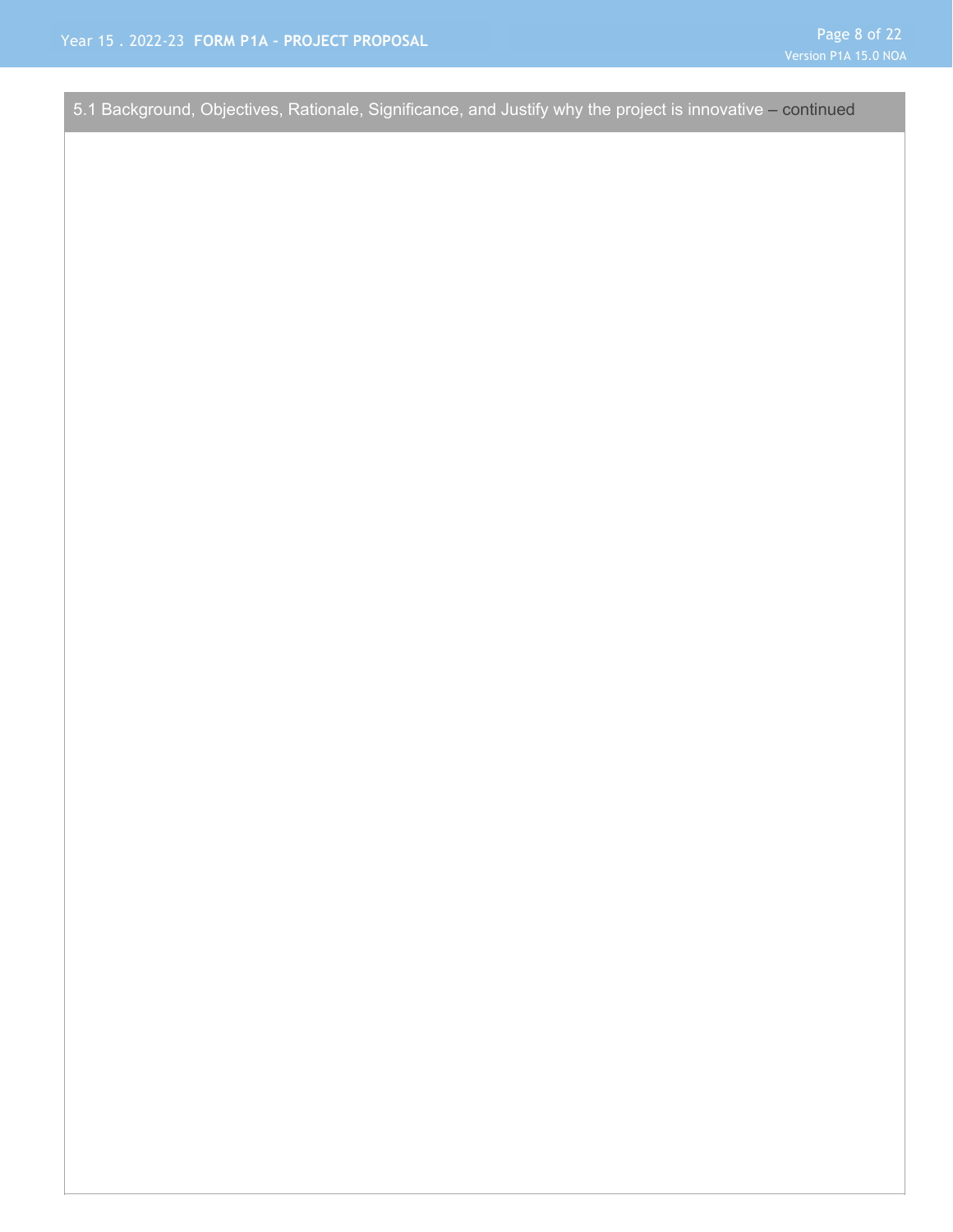5.1 Background, Objectives, Rationale, Significance, and Justify why the project is innovative – continued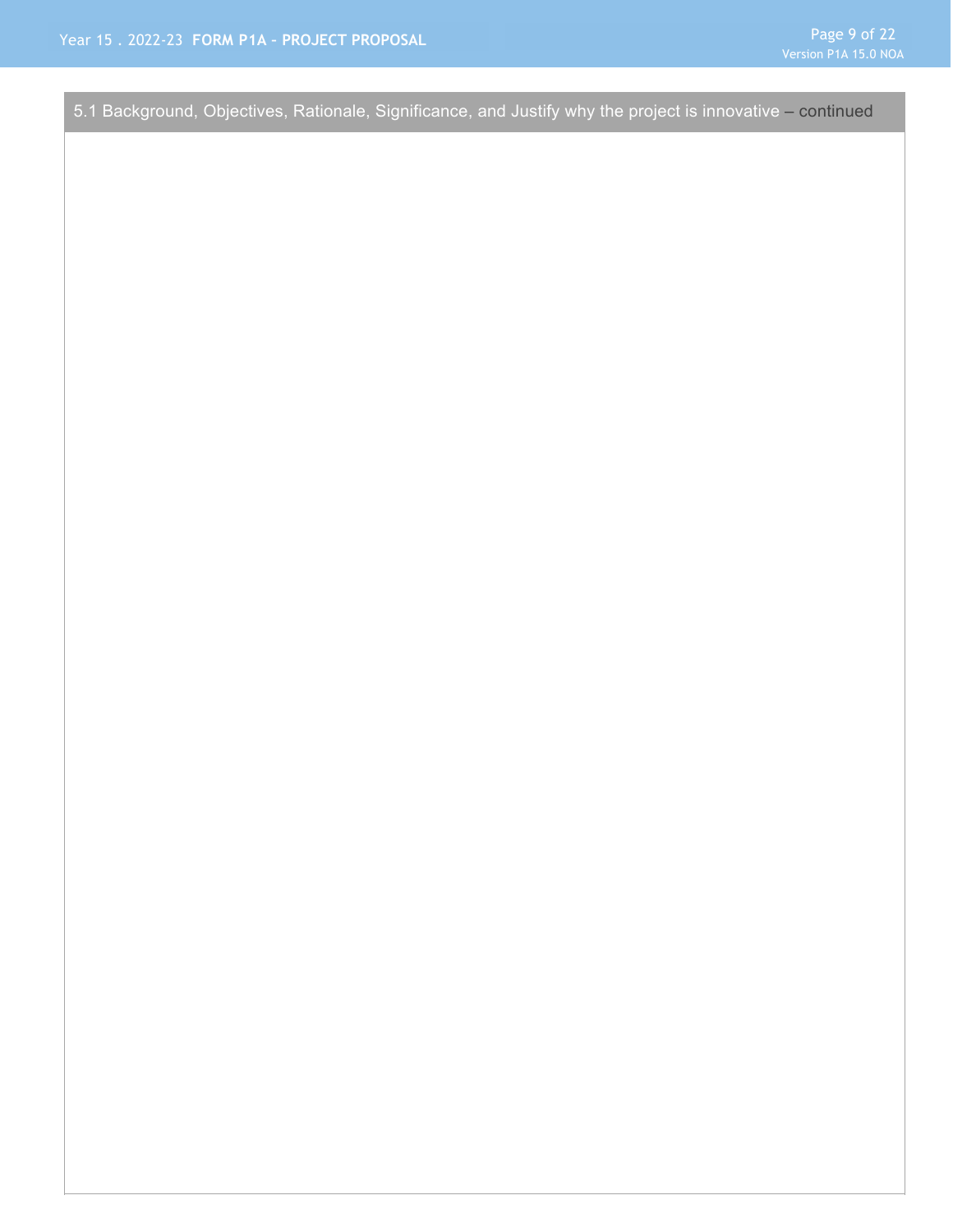5.2 Approach and Work Plan – maximum 4000 characters including spaces (up to approx. 3000 characters

on this page, and the balance on page 11)

Provide a description of the approach to be used as well as a detailed project work plan. If applicable, please include: rationale for recruitment targets, power calculations, TBD ask RW/DC/RM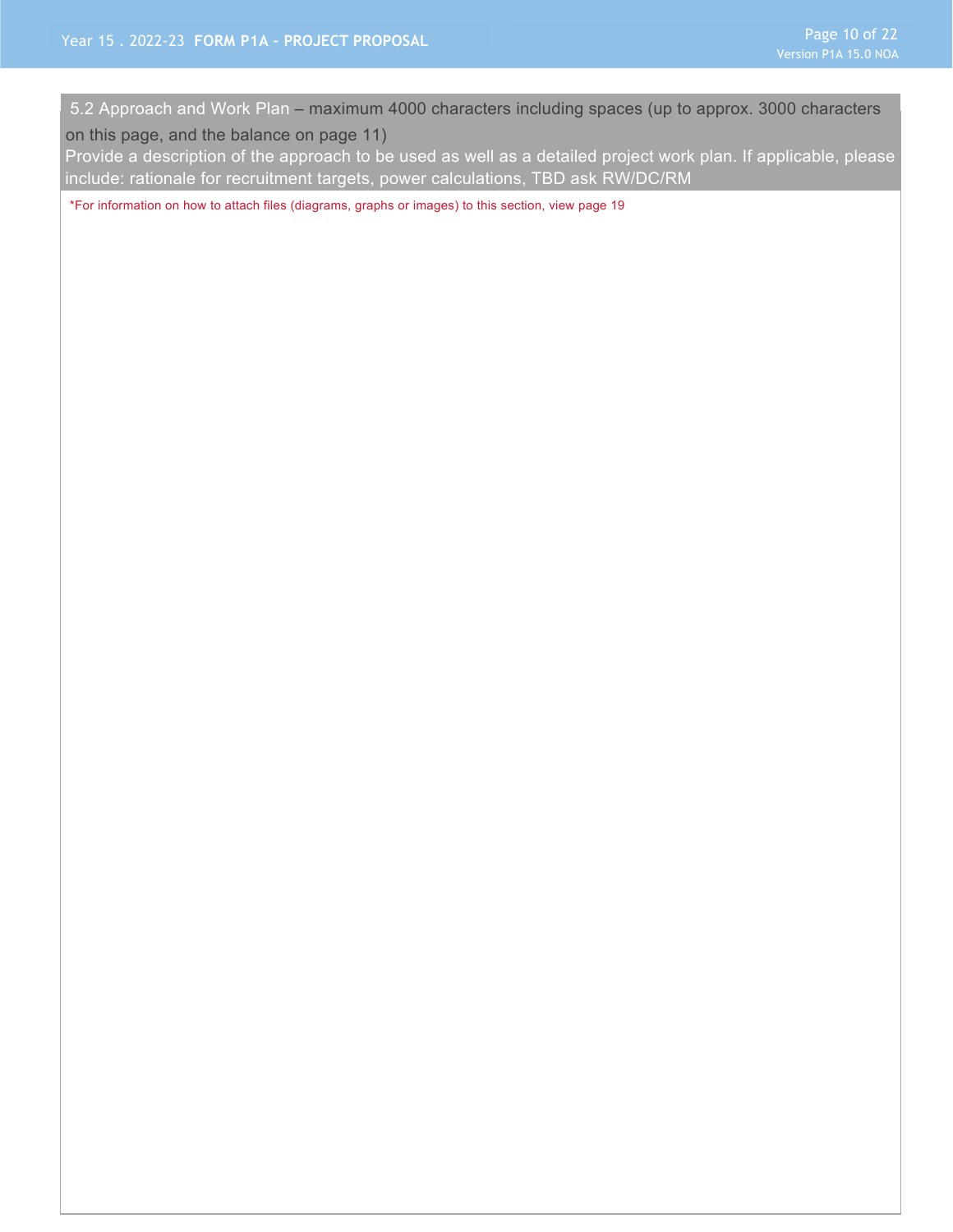5.2 Approach and Work Plan – Continued.

5.3 Timeline – maximum 1300 characters including spaces

Provide a target start date, the dates when each milestone will be completed and the target finishing date for the project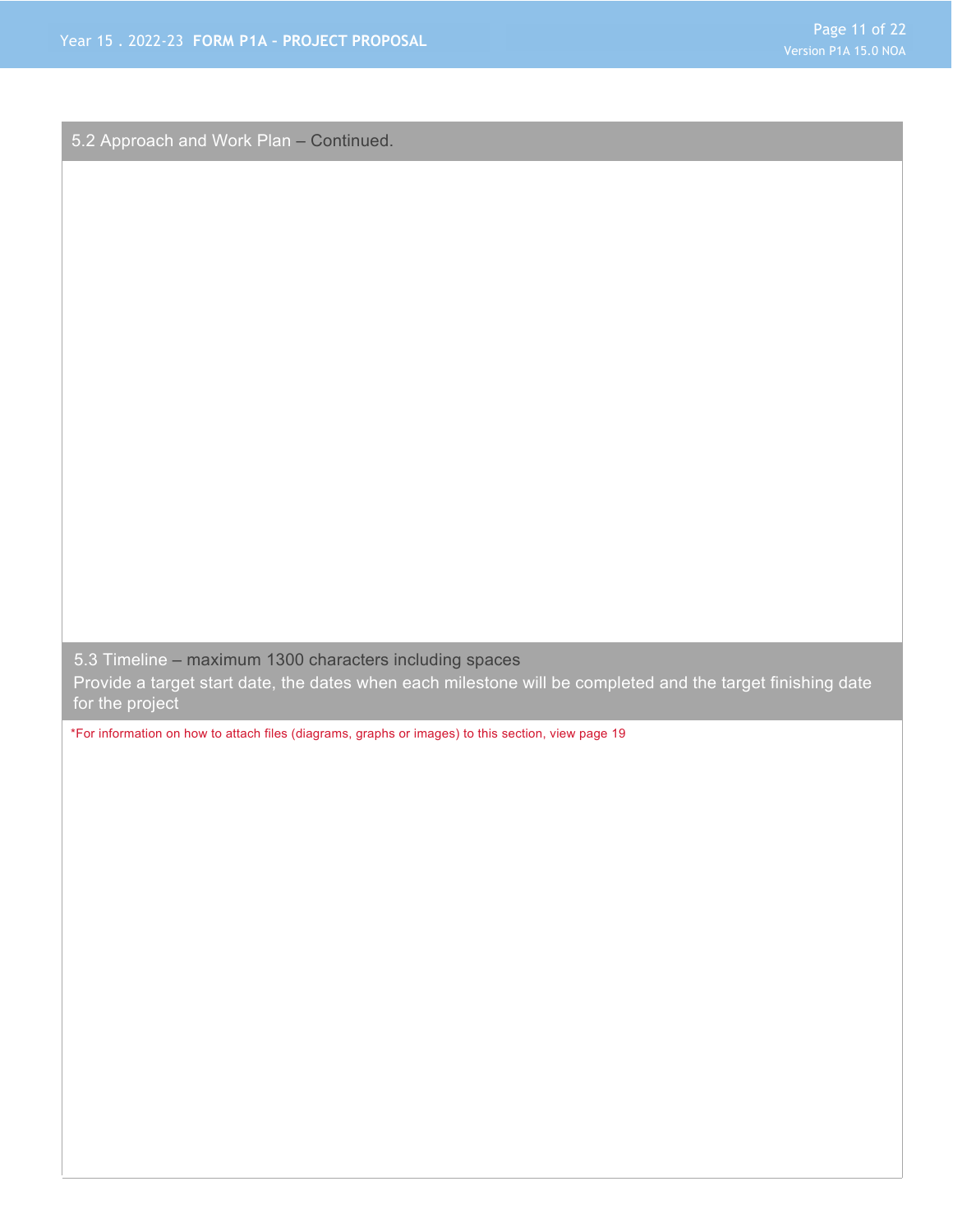5.4 Project Outcome Evaluation Metrics – maximum 2700 characters including spaces Detail the anticipated outcomes and how these outcomes will be measured. Which measurement will determine success? How will you measure it? What is the expected benefit and how will it be measured? How will the IFPOC determine if the project was successful?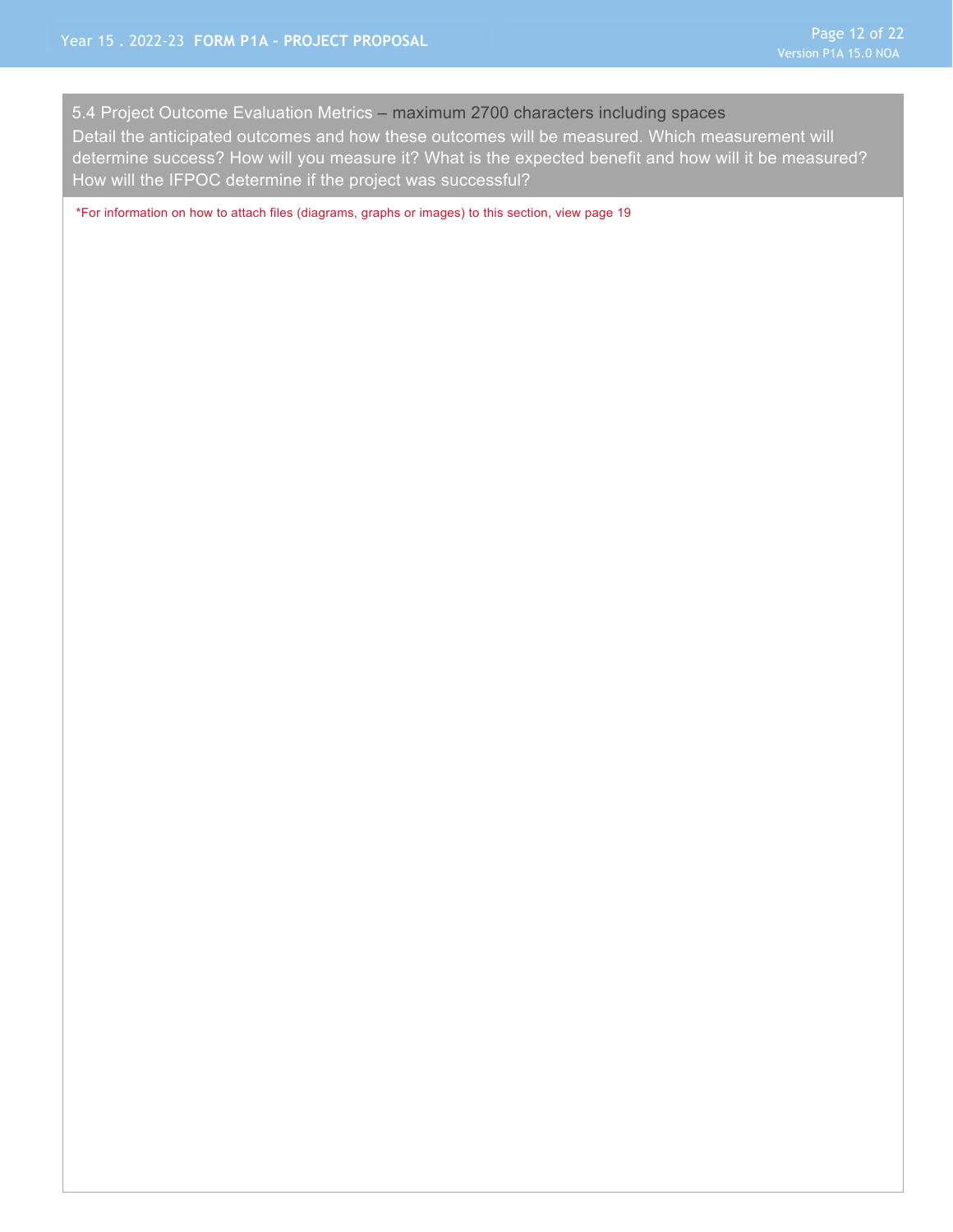#### 5.5 Team – maximum 2000 characters including spaces

Please include the names and affiliations of the team members, with a brief statement of their roles, experience (are any early career investigators?), area(s) of expertise, time commitment and planned contributions to the project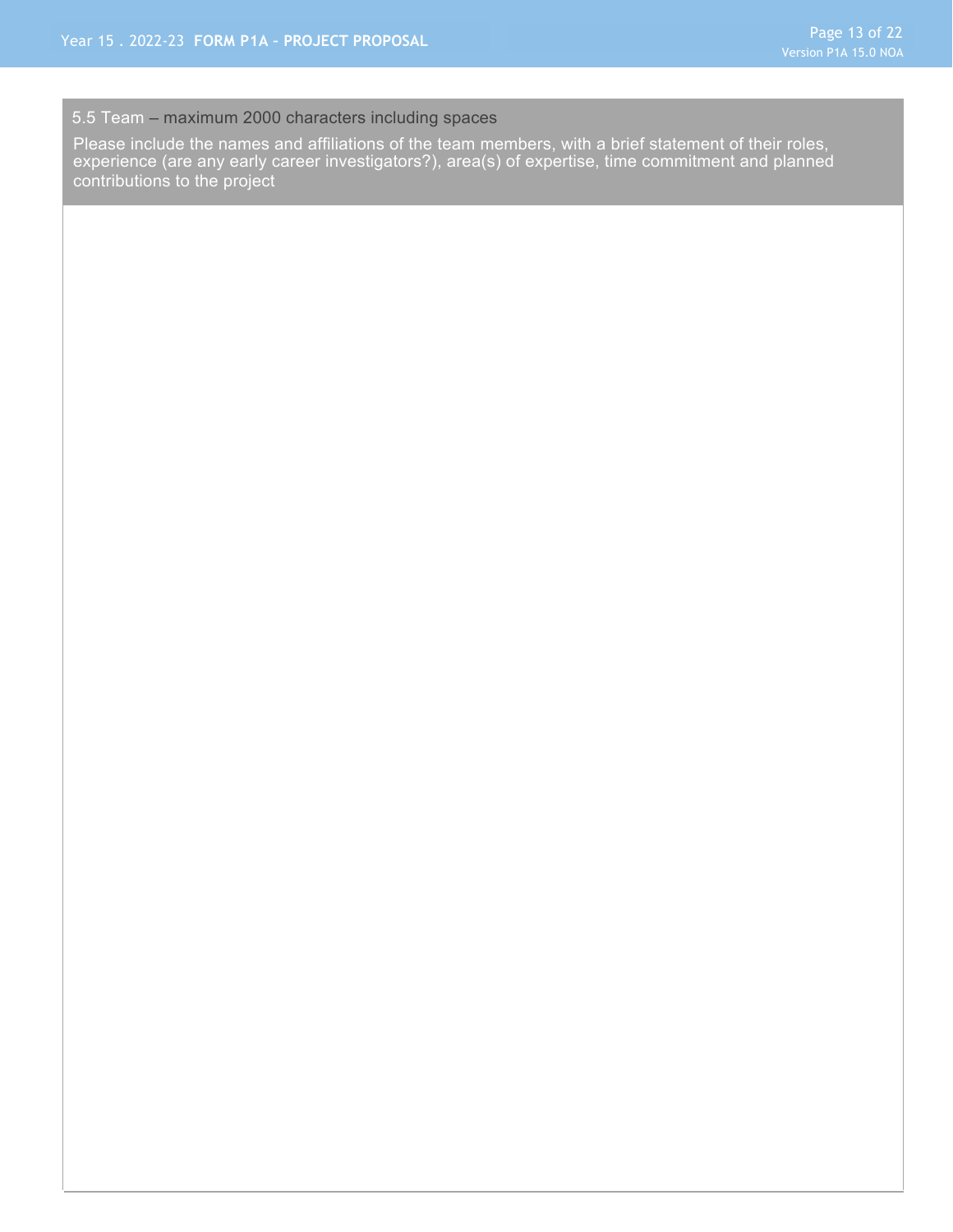as any contingencies or other special circumstances. 5.6 Additional Project Funding (only if applicable) – maximum 2000 characters including spaces Elaborate on any supplemental funding for the proposed project including the amount and source as well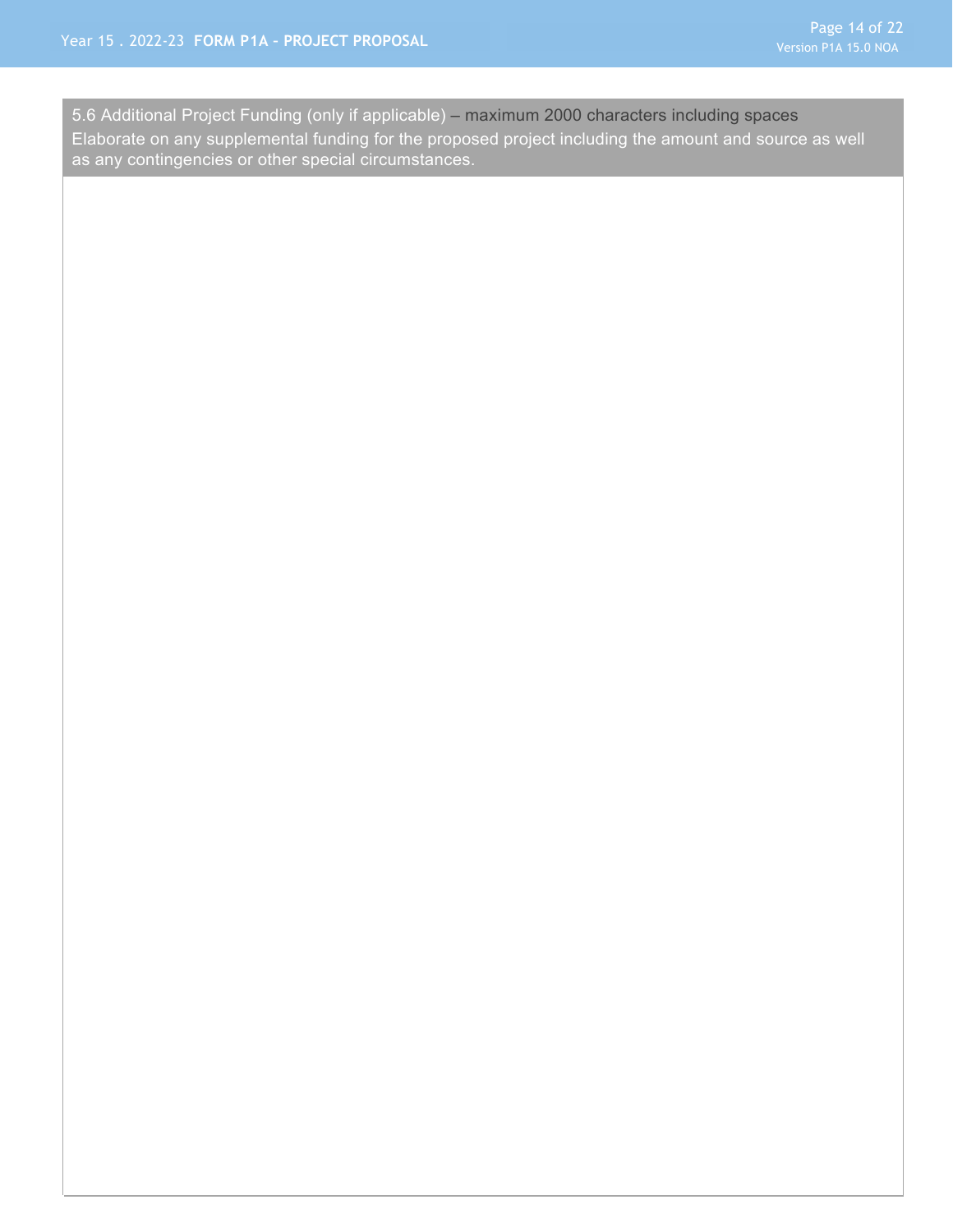| 5.7 Other Relevant Information (optional) – maximum 2000 characters including spaces<br>Please elaborate on any other items you think important or relevant to the implementation or outcomes of<br>this project. |
|-------------------------------------------------------------------------------------------------------------------------------------------------------------------------------------------------------------------|
| *For information on how to attach files (diagrams, graphics or images) to this section, view page 19                                                                                                              |
| 5.8 Has this Project Proposal been submitted and been unsuccessful in a previous innovation<br>fund competition?                                                                                                  |
| $\bigcirc$<br>$\operatorname{\mathsf{No}}$<br>Yes<br>$\Box$                                                                                                                                                       |
| If YES, please provide a detailed response to the specific comments/feedback from reviewer(s) in the<br>past competition - maximum 2000 characters including spaces                                               |
|                                                                                                                                                                                                                   |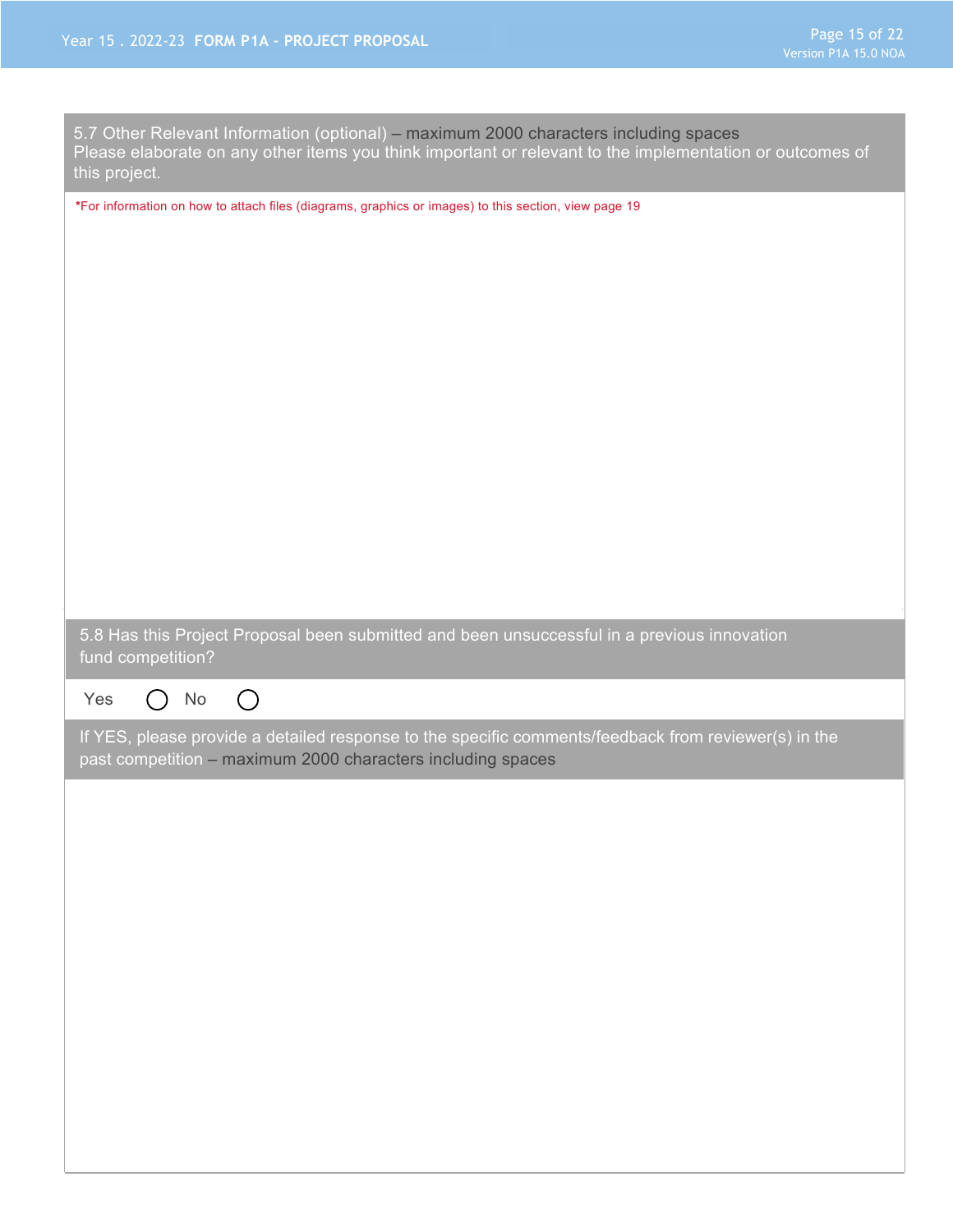5.9 List of References and/or Support from Partners (optional) – maximum 8000 characters including spaces (up to 3000 characters on this page, up to 3000 on page 17 and the balance on page 18)

Please provide bibliographic citations or attach any letters of support from partners into this section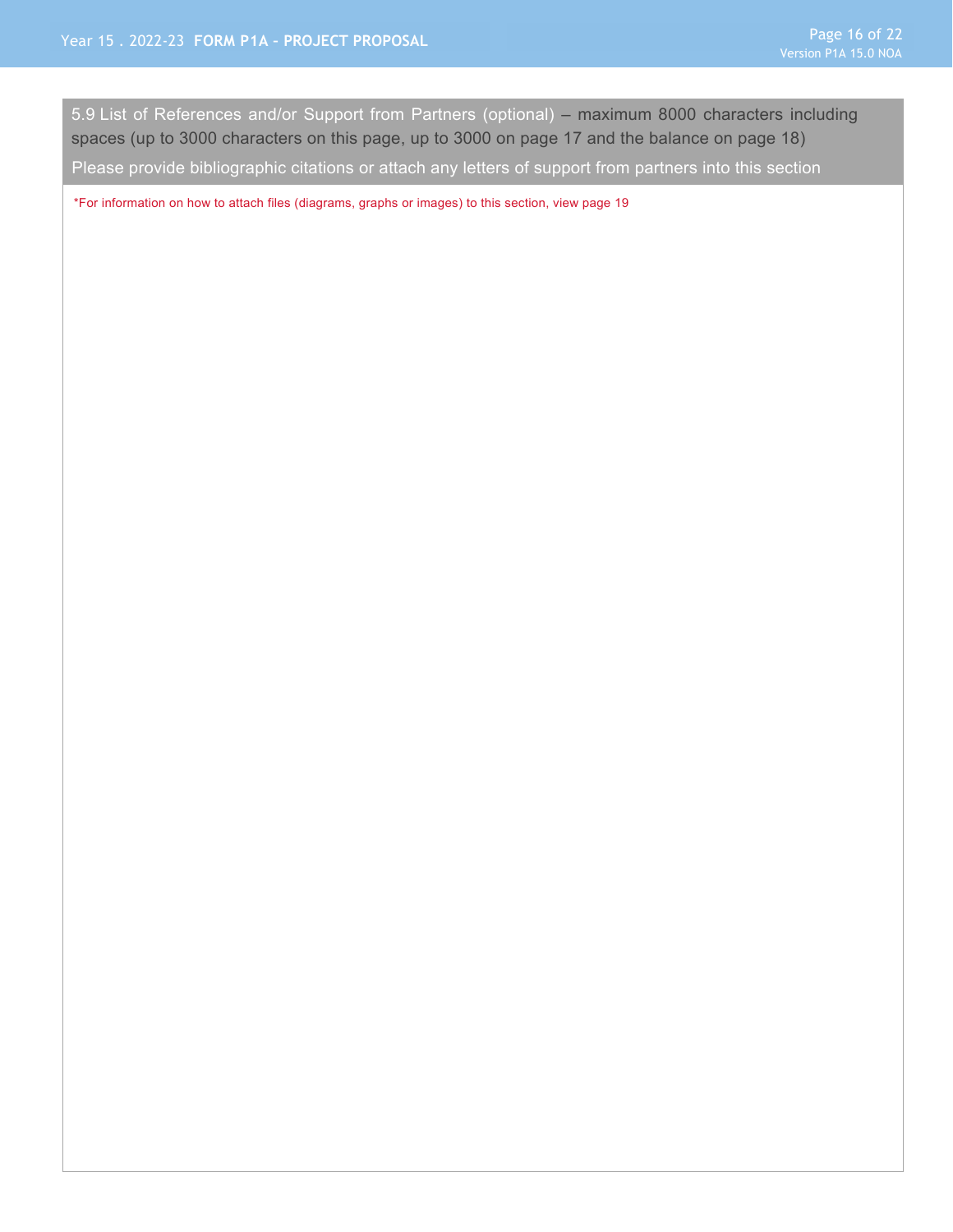5.9 List of References and/or Support from Partners (optional) – Continued.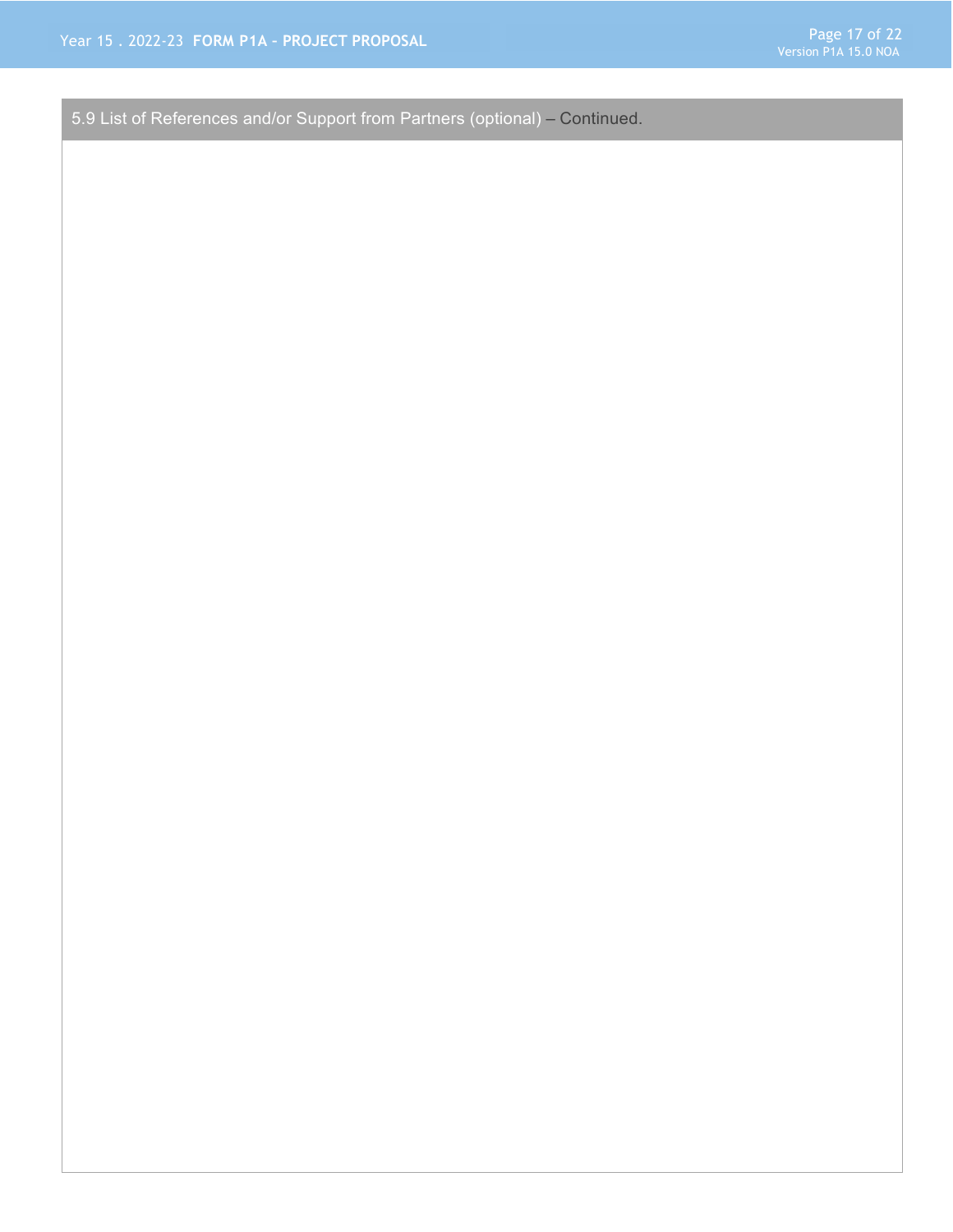5.9 List of References and/or Support from Partners (optional) – Continued.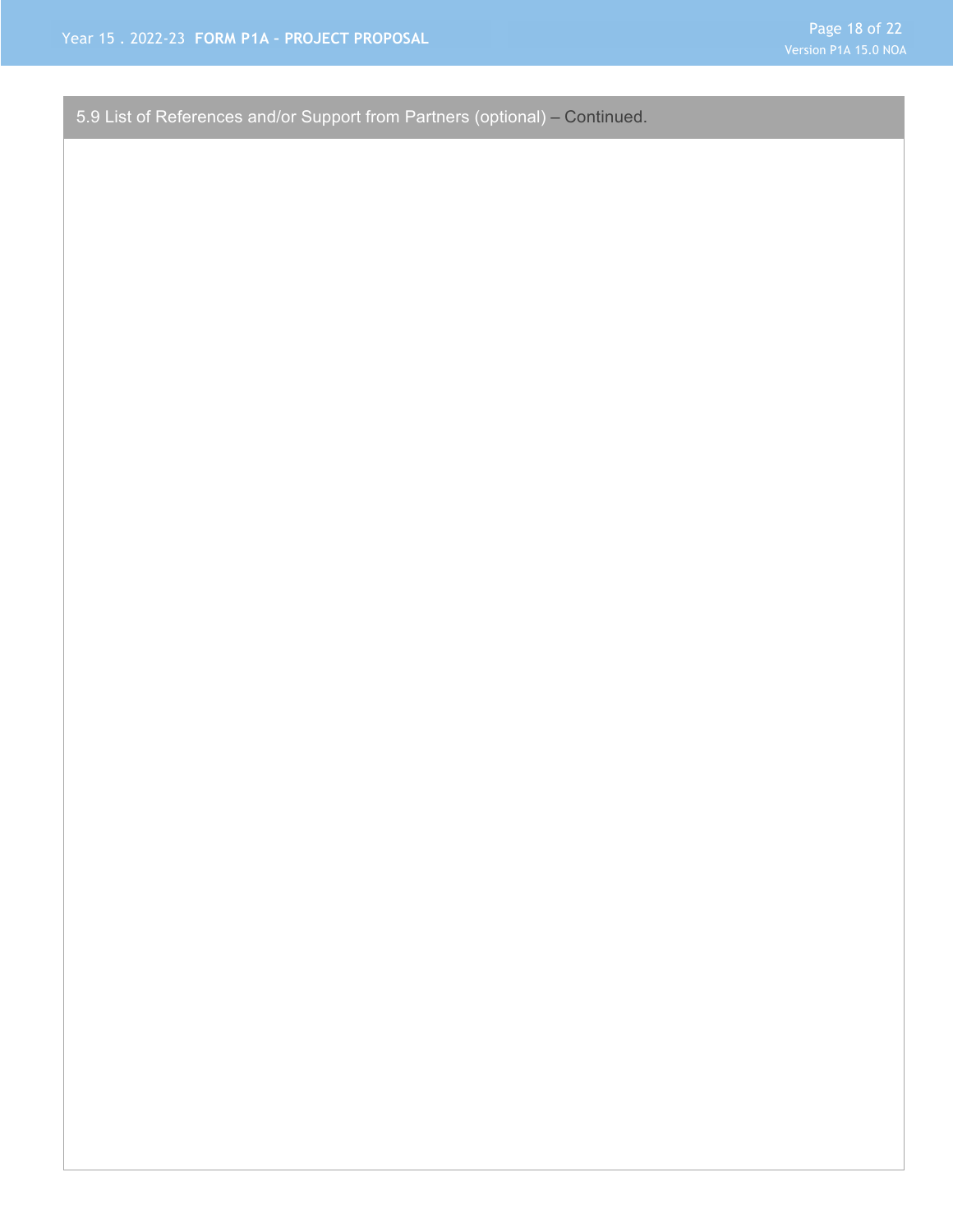#### **6.NOAMA REQUIREMENTS**

| <b>Funding Management</b>                                                                                                                                                                                                           |                      |
|-------------------------------------------------------------------------------------------------------------------------------------------------------------------------------------------------------------------------------------|----------------------|
| Please provide name and contact information for the transfer payment agency that will manage the project<br>funds below and attach a letter from the transfer payment agency confirming their agreement to manage<br>project funds. |                      |
| Name of Institute                                                                                                                                                                                                                   |                      |
|                                                                                                                                                                                                                                     |                      |
| <b>Address</b>                                                                                                                                                                                                                      |                      |
|                                                                                                                                                                                                                                     |                      |
| <b>Contact Name</b>                                                                                                                                                                                                                 | <b>Contact Email</b> |
|                                                                                                                                                                                                                                     |                      |

#### **HOW TO ATTACH A FILE TO THIS PDF**

# Save the downloaded document as a PDF before attaching file

|                         | <b>S</b> Acrobat Reader File Edit View Window Help                                      |                                                                                                                                                                                                                                                                                                                                                                                                         | $\circledcirc$ $\circledcirc$ $\bullet$ $\bullet$ 6.66 GB<br>+ (+) < 100% <a> [22]<br/>• Wed 3:10 PM<br/><math>\hat{=}</math></a> | $Q \equiv$                                                                                                                                      |
|-------------------------|-----------------------------------------------------------------------------------------|---------------------------------------------------------------------------------------------------------------------------------------------------------------------------------------------------------------------------------------------------------------------------------------------------------------------------------------------------------------------------------------------------------|-----------------------------------------------------------------------------------------------------------------------------------|-------------------------------------------------------------------------------------------------------------------------------------------------|
| $\bullet\bullet\bullet$ |                                                                                         | 2014_0815-Year 7 - P1 Extended - Generic.pdf                                                                                                                                                                                                                                                                                                                                                            |                                                                                                                                   |                                                                                                                                                 |
| Home                    | 8<br>$\bigoplus$<br>$\boxtimes$<br>$\mathbb{B}$<br>Q<br><b>Tools</b><br><b>Document</b> | $\circledcirc$<br>$\odot$<br>$\mathscr Q$<br>$7 \quad 11$                                                                                                                                                                                                                                                                                                                                               | $\overline{2}$                                                                                                                    | $\mathbb{R}$ Sign In                                                                                                                            |
| ⊝                       | Comment *                                                                               | $\text{P} \& \text{T} \& \text{T} \& \text{T} \& \text{T} \& \text{T} \& \text{T} \& \text{P} \& \text{P} \& \text{P} \& \text{P} \& \text{P} \& \text{P} \& \text{P} \& \text{P} \& \text{P} \& \text{P} \& \text{P} \& \text{P} \& \text{P} \& \text{P} \& \text{P} \& \text{P} \& \text{P} \& \text{P} \& \text{P} \& \text{P} \& \text{P} \& \text{P} \& \text{P} \& \text{P} \& \text{P} \& \text$ |                                                                                                                                   | X                                                                                                                                               |
| $\triangle$<br>W        | <b>PROJECT NARRATIVE PROPOSAL</b>                                                       |                                                                                                                                                                                                                                                                                                                                                                                                         | Attach file                                                                                                                       | ÷<br>Create PDF<br>$\check{~}$                                                                                                                  |
| $^{\mathscr{O}}$<br>Ó.  | Background, Objectives, Rationale<br>characters<br>Please include an assessment of      | <b>File Attachment Properties</b><br>3<br><b>Review History</b><br>General<br>Appearance<br>Icon:<br><b>Hill</b> Graph<br>Paperclip<br>Attachment                                                                                                                                                                                                                                                       | ,000<br>4<br>⇔<br>Color:<br>Opacity: 100%                                                                                         | Edit PDF<br>$\checkmark$<br>Comment<br>Add comments with highlights, sticky notes, and mark-up tools<br>A. Fill & Sign<br>xl Send for Signature |
|                         |                                                                                         | $\bigoplus$ Tag<br>Make Properties Default<br>Locked                                                                                                                                                                                                                                                                                                                                                    | OK<br>Cancel                                                                                                                      | $\rightarrow$ - Send & Track                                                                                                                    |

- Click the "Comment" button on the right side menu to attach file
- Click the "Attach file" button and place it on your document  $\overline{2}$
- Browse and select your file. Click OK.  $\mathbf{3}$
- Right-click "Attach file" icon to "Save embedded file to disk" or double-click to open  $\overline{4}$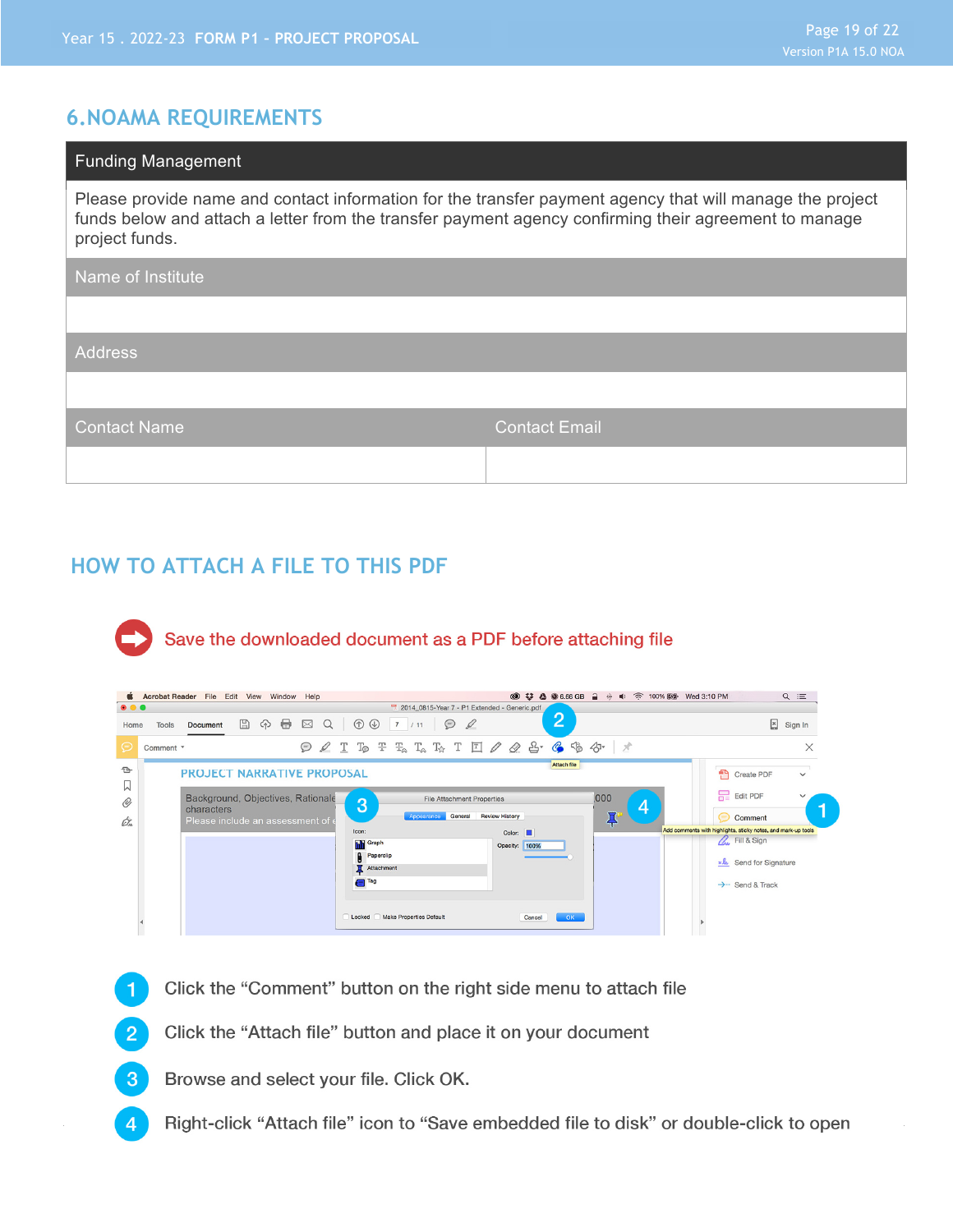# **PROJECT DATABASE KEYWORDS LIST**

|              | 1000: Project Focus                       |
|--------------|-------------------------------------------|
| 1101         | Aboriginal Health                         |
| 1102         | Acquired Brain Injury                     |
| 1103         | <b>Addictions</b>                         |
| 1104         | Advance Care Planning                     |
| 1105         | Adverse Drug Response                     |
| 1106         | <b>Adverse Event Detection</b>            |
| 1107         | Aging/Geriatrics                          |
| 1108         | Alzheimer's Disease                       |
| 1109         | Anaesthesia                               |
| 1110         | Anticoagulants/Thromboembolism            |
| 1111         | <b>Anxiety Disorders</b>                  |
| 1112         | <b>Aortic Diseases</b>                    |
| 1113         | Arrhythmias                               |
| 1114         | Arthritis                                 |
| 1115         | Asthma                                    |
| 1116         | <b>Bladder Cancer</b>                     |
| 1117         | <b>Breast Cancer</b>                      |
| 1118         | Cardiac Arrest                            |
| 1119         | Cardiomyopathy/Myocarditis                |
| 1120         | Cardiovascular Diseases<br>Cerebral Palsy |
| 1121<br>1122 | Child Health                              |
| 1123         | Chronic disease                           |
| 1124         | Chronic Myofascial Pain                   |
| 1125         | Chronic Obstructive Pulmonary             |
|              | Disease                                   |
| 1126         | Chronic Post-Sternotomy Pain              |
| 1127         | <b>Chronic Rhinosinusitis</b>             |
| 1128         | Clinical Pharmacology &                   |
|              | Therapeutics                              |
| 1129         | Cognition                                 |
| 1130         | <b>Colorectal Cancer</b>                  |
| 1131         | Community Health Care                     |
| 1132         | Complex Care                              |
| 1133<br>1134 | Complex Continuing Care<br>Concussion     |
| 1135         | <b>Congenital Malformation</b>            |
| 1136         | <b>Continuing Medical Education</b>       |
| 1271         | COVID-19                                  |
| 1137         | Crisis Resource Management                |
| 1138         | <b>Critical Care</b>                      |
| 1139         | <b>Cystic Fibrosis</b>                    |
| 1140         | Dementia                                  |
| 1141         | Dermatology                               |
| 1142         | Diabetes                                  |
| 1143         | Dialysis                                  |
| 1144         | <b>Diet Nutrition Exercise</b>            |
| 1145         | Early Illness Intervention                |
| 1146         | <b>Eating Disorders</b>                   |
| 1147         | Economics                                 |
| 1148         | Education and Training                    |
| 1149         | <b>Emergency Medicine</b>                 |
| 1150         | Endocrinology                             |
| 1151         | Ethnicity                                 |
| 1152         | Fertility                                 |
| 1153         | Fetal Ultrasound                          |
| 1154         | Gastroenterology                          |
| 1155         | General Internal Medicine                 |
| 1156         | Genetics                                  |

|                   | 2000: Project Methodology                                 |
|-------------------|-----------------------------------------------------------|
| 2101              | Basic Science experimentation                             |
| 2102              | Before-After Cohort Study                                 |
| 2103              | Best Practices for Lay Education                          |
| $\overline{2104}$ | Case Study                                                |
| 2105              | <b>Clinical Decision Rules</b>                            |
| 2106              | <b>Clinical Practice Guideline</b>                        |
| 2107              | Clinical Psychopharmacology                               |
| 2108              | <b>Clinical Trial</b>                                     |
| 2109              | Cohort Study                                              |
| 2110              | Crash Investigations                                      |
| 2111              | <b>Critical Appraisal</b>                                 |
| 2112              | Cross-Sectional Study                                     |
| 2113              | Curriculum Development                                    |
| 2114              | Delphi Survey                                             |
| 2115              | Descriptive Study                                         |
| 2116              | Diagnostics Evaluation                                    |
| 2117              | <b>Emergent Design</b>                                    |
| 2118              | Epidemiology                                              |
| 2119<br>2120      | Ergometrics<br><b>Ethics</b>                              |
| 2121              | Evaluation                                                |
| 2122              | Evidence-Based Medicine                                   |
| 2123              | Experiment                                                |
| 2124              | <b>Feasibility Study</b>                                  |
| $\sqrt{2125}$     | fMRI                                                      |
| 2126              | Genetics/ Next-generation                                 |
|                   | Sequencing                                                |
| 2127              | Guideline Development                                     |
| 2128              | <b>Health Care Delivery</b>                               |
| 2129              | <b>Health Economics</b>                                   |
| 2130              | <b>Health Literacy</b>                                    |
| 2131              | <b>Health Policy</b>                                      |
| 2132              | <b>Health Services Research</b><br><b>Applied Methods</b> |
| 2133              | Health Technology Assessment                              |
| 2134              | Hospital-community collaboration                          |
| 2135              | Human Factors                                             |
| 2136              | Information Technology                                    |
| 2137              | <b>Instructional Design</b>                               |
| 2138              | Interprofessional Health Care                             |
| 2139              | Interprofessional Education and                           |
|                   | Training                                                  |
| 2140              | Interrupted Time Series Design                            |
| 2141              | <b>Intervention Study</b>                                 |
| $\frac{2142}{2}$  | Key Stakeholder Meeting                                   |
| 2143<br>2144      | Knowledge Assessment<br>Knowledge Translation             |
| 2145              | Laboratory Analysis                                       |
| $\frac{2146}{ }$  | Longitudinal Study                                        |
| 2147              | Management Sciences                                       |
| 2148              | Medical Education & Training                              |
| 2149              | Meta Analysis                                             |
| 2150              | Mixed-methods                                             |
| 2151              | Molecular                                                 |
|                   | diagnostics/prognostics                                   |
| 2152              | Narrative                                                 |
| 2153              | Needs Assessment                                          |
| 2154              | Observational Study                                       |
| 2155              | Outcomes Research                                         |
| 2156              | Participatory Action Research                             |

|                  | 3000: Project Projected Outcomes                                                                                            |
|------------------|-----------------------------------------------------------------------------------------------------------------------------|
| 3101             | Advocacy                                                                                                                    |
| 3102             | <b>Better Caregiver Health</b>                                                                                              |
| 3103             | Change Healthcare Worker<br><b>Behaviour</b>                                                                                |
| 3104             | <b>Change Patient Behaviour</b>                                                                                             |
| 3105             | <b>Change Patient Care</b>                                                                                                  |
| 3106             | <b>Change Patient Provider</b><br><b>Relations</b>                                                                          |
| 3107             | Change Physician Behaviour                                                                                                  |
| 3108             | Change Physician-Nurse<br><b>Relations</b>                                                                                  |
| 3109             | Change Physician-Specialist<br>Relations                                                                                    |
| 3110             | Change Screening/Diagnostic<br>Practice                                                                                     |
| 3111             | Change Team Behaviour                                                                                                       |
| 3112             | Chronic Disease Prevention and<br>Management                                                                                |
| 3113             | Cost Savings                                                                                                                |
| 3114             | Create a Novel Intervention for<br>Alzheimer's disease                                                                      |
| 3115             | <b>Create Guidelines and Best</b><br>Practices                                                                              |
| 3116             | Creating Culture of Innovation<br>Workplace Wellness                                                                        |
| 3117             | Creation of a Treatment Manual                                                                                              |
| 3118             | Decrease Drug Use                                                                                                           |
| 3119             | Decrease Work Absence/burden<br>of M illness                                                                                |
| 3120             | Determine New Treatment<br>Paradigms                                                                                        |
| 3121             | Develop Electronic Health<br>Records                                                                                        |
| 3122             | Develop Remote Acute Care                                                                                                   |
| 3123             | Develop Scalable Model of Care<br>for Spread                                                                                |
| 3124             | Develop Systems of Patient Flow                                                                                             |
| $\frac{1}{3125}$ | Development of Toolkit                                                                                                      |
| 3126             | Empower Youth in their<br><b>Transition into Adulthood</b>                                                                  |
| 3127             | Encourage Knowledge Transfer                                                                                                |
| 3128             | <b>Enhance Access to Care</b>                                                                                               |
| 3129             | Evidence-Based Therapy                                                                                                      |
| 3130             | <b>Expand Service capacity</b>                                                                                              |
| 3131             | Feasibility                                                                                                                 |
| 3132             | Follow-up Large-Scale Studies                                                                                               |
| 3133             | Geriatric Mental Health<br>Networking                                                                                       |
| 3134             | Identify Genetic Variants,<br>Repeats, Deletions, and Copy<br>Number Risk Variants to<br>Anorexia Nervosa re Weight<br>Loss |
| 3135             | Implement Guidelines and Best<br>Practices                                                                                  |
| 3136             | Improve Advance Care Planning                                                                                               |
| 3137             | Improve Continuity of Care                                                                                                  |
| 3138             | Improve Hospital Ecosystem                                                                                                  |
| 3139             | Improve Interest in the Care of<br>Seniors                                                                                  |
| 3140             | Improve Medical Education                                                                                                   |
| 3141             | Improve Number of Providers in<br>the Care of the Elderly                                                                   |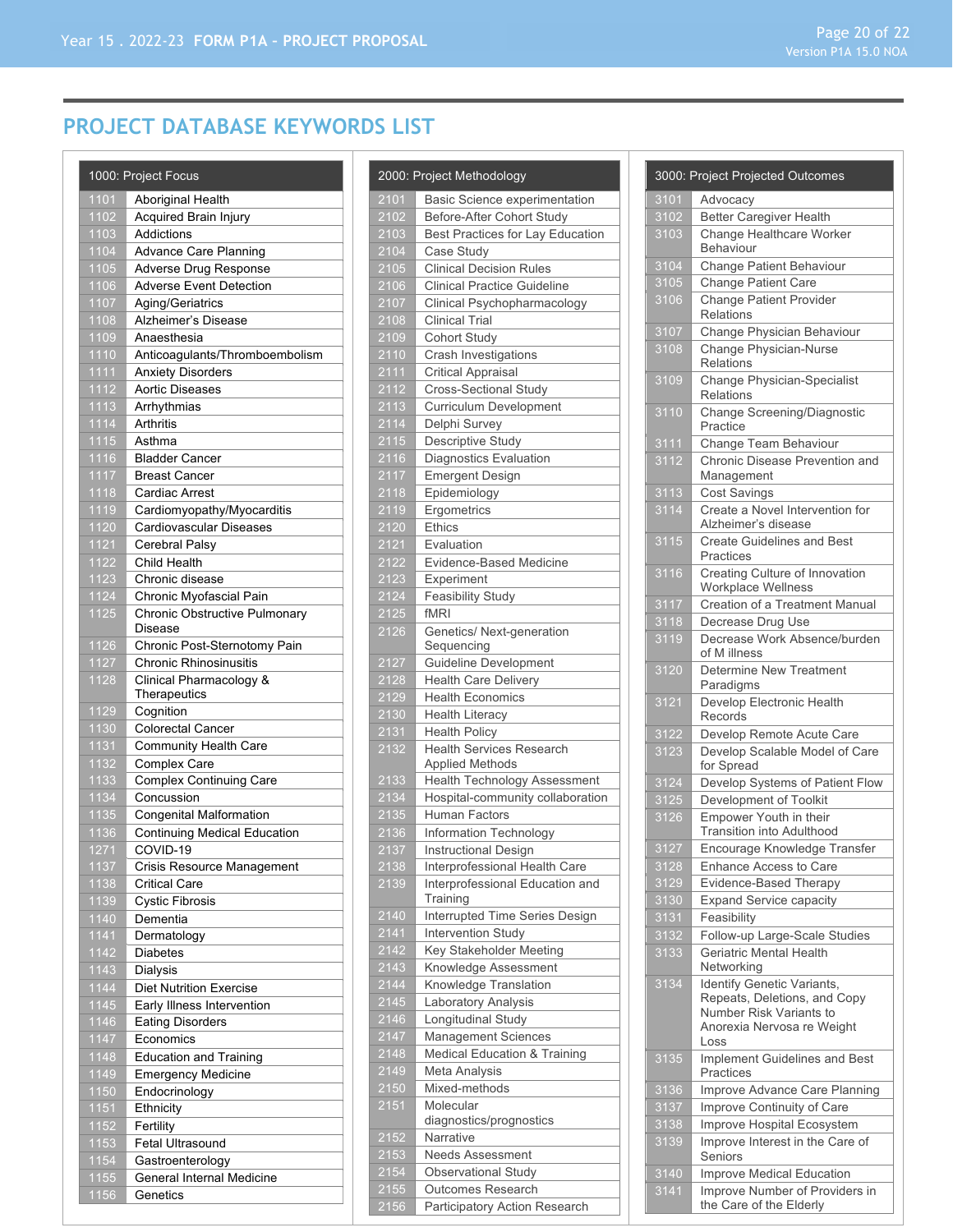| 1157         | GI and Oncology                                      |
|--------------|------------------------------------------------------|
| 1158         | Global Health                                        |
| 1159         | Haematology                                          |
| 1160         | <b>Head and Neck</b>                                 |
|              | <b>Health Care Provider</b>                          |
| 1161         |                                                      |
| 1162         | <b>Health Informatics</b>                            |
| 1163         | <b>Health Systems Research</b>                       |
| 1164         | <b>Hearing Loss</b>                                  |
| 1165         | <b>HIV/AIDS</b>                                      |
| 1166         | Hypertension                                         |
| 1167         | Hypertonicity/Spasticity                             |
|              | Management                                           |
| 1168         |                                                      |
|              | Imaging/Ultrasound                                   |
| 1169         | Immunology                                           |
| 1170         | <b>Infection Control</b>                             |
| 1171         | <b>Infectious Diseases</b>                           |
| 1172         | Influenza                                            |
| 1173         | Information Technology                               |
| 1174         | Injury Prevention                                    |
|              |                                                      |
| 1175         | <b>Inpatient Medicine</b>                            |
| 1176         | Institution Integration                              |
| 1177         | <b>Internal Medicine</b>                             |
| 1178         | <b>Kidney Diseases</b>                               |
| 1179         | Laboratory Medicine                                  |
| 1180         | Laparoscopic Surgery                                 |
| 1181         | Leukemia/Lymphoma                                    |
| 1182         | <b>Lipid Disorders</b>                               |
| 1183         | Liver Disease                                        |
|              |                                                      |
| 1184         | Long Term Ventillation                               |
| 1185         | Long-term Care                                       |
| 1186         | Male Health                                          |
| 1187         | Maternal Child Program                               |
|              |                                                      |
| 1188         | <b>Medical Ethics</b>                                |
|              |                                                      |
| 1189         | Medical Imaging                                      |
| 1190         | <b>Mental Health</b>                                 |
| 1191         | Microbiology                                         |
| 1192         | Migraine                                             |
| 1193         | Minimally Invasive Surgery                           |
| 1194         | Multiple Sclerosis                                   |
| 1195         | Musculoskeletal health                               |
| <u> 1196</u> | Myocardial Infarction                                |
| 1197         | <b>Neonatal Medicine</b>                             |
| 1198         | Neurogenetics                                        |
|              |                                                      |
| 1199         | Neurological Disease                                 |
| 1200         | Neuromuscular Disease                                |
| 1201         | Neurosurgery                                         |
| 1202         | Newborn Screening                                    |
| 1203         | Nosocomial Infection                                 |
| 1204         | Nursing                                              |
| 1205         | Obesity                                              |
| 1206         | Obstetrics/Gynecology                                |
| 1207         | Occupational Disease                                 |
|              |                                                      |
| 1208         | Oncology                                             |
| 1209         | Opioid Management                                    |
| 1210         | Opthalmology                                         |
| 1211         | Orthopaedic                                          |
| 1212         | Osteoporosis/Bone Disease                            |
| 1213         | Otolaryngology                                       |
| 1214         | <b>Outpatients Services</b>                          |
| 1215         | Outreach                                             |
| 1216         | Pain and Palliative Care                             |
|              |                                                      |
| 1217         | Parkinson's Disease                                  |
| 1218<br>1219 | <b>Patient Education</b><br><b>Patient Engagment</b> |

| $21\overline{57}$<br>2158 | <b>Patient Education</b>                                 |
|---------------------------|----------------------------------------------------------|
|                           | <b>Patient Workshops</b>                                 |
| 2159<br>2160              | <b>Pilot Study</b><br>Pre and Post Implementation        |
|                           | Study                                                    |
| 2161                      | Prognostic Test Evaluation                               |
| 2162                      | Proof-of-principle Study                                 |
| 2163                      | Prospective Double Cohort                                |
| 2164                      | Prospective Observational Study                          |
| 2165                      | Prospective Randomized<br><b>Controlled Trial</b>        |
| 2166                      | Psychology                                               |
| 2167                      | Psychometrics                                            |
| 2168                      | <b>Public Education</b>                                  |
| 2169                      | <b>Public Health</b>                                     |
| 2170                      | <b>Qualitative Research</b>                              |
| 2171                      | Quality and Safety                                       |
| 2172                      | Quasi-experimental Single-<br>subject AB Research Design |
|                           | <b>Across Multiple Subjects</b>                          |
| 2173                      | Questionnaire                                            |
| $\frac{1}{2}$ 174         | Randomized Control Trial                                 |
| 2175                      | Randomized, Placebo-controlled<br>Trial                  |
| 2176                      | Registry/Database                                        |
| 2177                      | Rehabilitation                                           |
| 2178                      | <b>Retrospective Cohort</b>                              |
| $\frac{1}{2179}$          | Scoping Review                                           |
| 2180                      | Self-Assessment                                          |
| 2181                      | Service Access Enhancement                               |
| 2182                      | Shared Care and Best Practice                            |
| 2183                      | Simulation                                               |
| 2184                      | Single Arm Study                                         |
| 2185                      | Sociology                                                |
| 2186                      | Statistics, Biometrics and                               |
|                           | Econometrics<br><b>Surgical Simulation</b>               |
| 2187<br>2188              | Surveys                                                  |
| 2189                      | <b>Systematic Review</b>                                 |
| 2190                      | Systematic Review of the                                 |
|                           | Literature                                               |
| 2191                      | Systems Development                                      |
| 2192                      | <b>Tool Development</b>                                  |
| 2193                      | Transdiagnostic Intervention                             |
| 2194                      | Transformative Pathology                                 |
| 2195                      | <b>Translational Research Trials</b>                     |
| 2196                      | <b>Trials</b>                                            |
| 2197                      | <b>Usability Study</b>                                   |
| 2198                      | <b>Video Creation</b>                                    |
| 2199                      | Web-based Tool                                           |
|                           |                                                          |

| 3142             | Improve Occupational Safety                                         |  |
|------------------|---------------------------------------------------------------------|--|
| 3143             | <b>Improve Patient Outcomes</b>                                     |  |
| 3144             | Improve Patient Safety                                              |  |
| 3145             | Improve Patient Satisfaction                                        |  |
| 3146             | Improve Patient-Physician<br>Relations                              |  |
| 3147             | Improve Patient's Quality of<br>Decision Making                     |  |
| 3148             | Improve Physician Abilities                                         |  |
| 3149             | Improve Quality of Care                                             |  |
| 3150             | Improve Quality of Life                                             |  |
| 3151             | Improve Resource Allocation                                         |  |
| 3152             | Improve Training and Training<br>Programs                           |  |
| 3153             | Improve Value for Money                                             |  |
| 3154             | Improved Knowledge and Skill<br>Retention                           |  |
| 3155             | Improved Pain Management                                            |  |
| 3156             | Improved Patient Engagement                                         |  |
| 3157             | Improvement in Return to Work                                       |  |
| 3158             | Increase Access and Service for<br><b>Ethnic Minorities</b>         |  |
| 3159             | <b>Increase Clinical Trial Accrual</b>                              |  |
| 3160             | Increase Remote Access to Care                                      |  |
| 3161             | Increase Work in Aboriginal<br>Health                               |  |
| 3162             | Inform Basic Science                                                |  |
| 3163             | Inform the Design of<br>Randomized Controlled Trials                |  |
| 3164             | <b>Information Technology</b>                                       |  |
| 3165             | Injury Prevention Education                                         |  |
| 3166             | Knowledge Translation                                               |  |
| 3167             | Leverage Resource                                                   |  |
| 3168             | <b>Medical Testing</b>                                              |  |
| 3169             | <b>Medical Treatment</b>                                            |  |
| 3170             | Multimorbidity                                                      |  |
|                  |                                                                     |  |
| 3171             | Novel Therapeutic Development                                       |  |
| 3172             | Objective Evidence of Surgical<br>Competence                        |  |
| 3173             | Offer Better Detection Rate                                         |  |
| 3174             | <b>Patient Education</b>                                            |  |
| 3175             | <b>Personalized Treatment</b>                                       |  |
| 3176             | Pilot for a Large Future RCT                                        |  |
| 3177             | <b>Primary Prevention</b>                                           |  |
| 3178             | Promote Collaboration                                               |  |
| 3179             | Promote Efficient Delivery of<br><b>Health Care Resources</b>       |  |
| 3180             | Promote Greater Professionalism<br>in r/s btw physicians and others |  |
| 3181             | Proof of Principle to Facilitate<br>Larger Phase 3 Studies          |  |
| 3182             | <b>Public Education</b>                                             |  |
| $\frac{1}{3183}$ | Quality of Recovery                                                 |  |
| 3184             | Reduce Decisional Conflict with<br><b>Complex Medical Decision-</b> |  |
|                  | Making                                                              |  |
| 3185             | <b>Reduce Side Effects</b>                                          |  |
| 3186             | Reduce Work-Related Surgery                                         |  |
| 3187             | Response to Patient Concerns                                        |  |
| 3188             | <b>Revolutionize Medical</b>                                        |  |
|                  | Documentation by introducing<br>"Document Driven Processing"        |  |
| 3189             | <b>Short Term Clinical Outcomes</b>                                 |  |
| 3190             | <b>Standardization of Practice</b>                                  |  |
| 3191             | <b>Support Patient Self-Care</b>                                    |  |